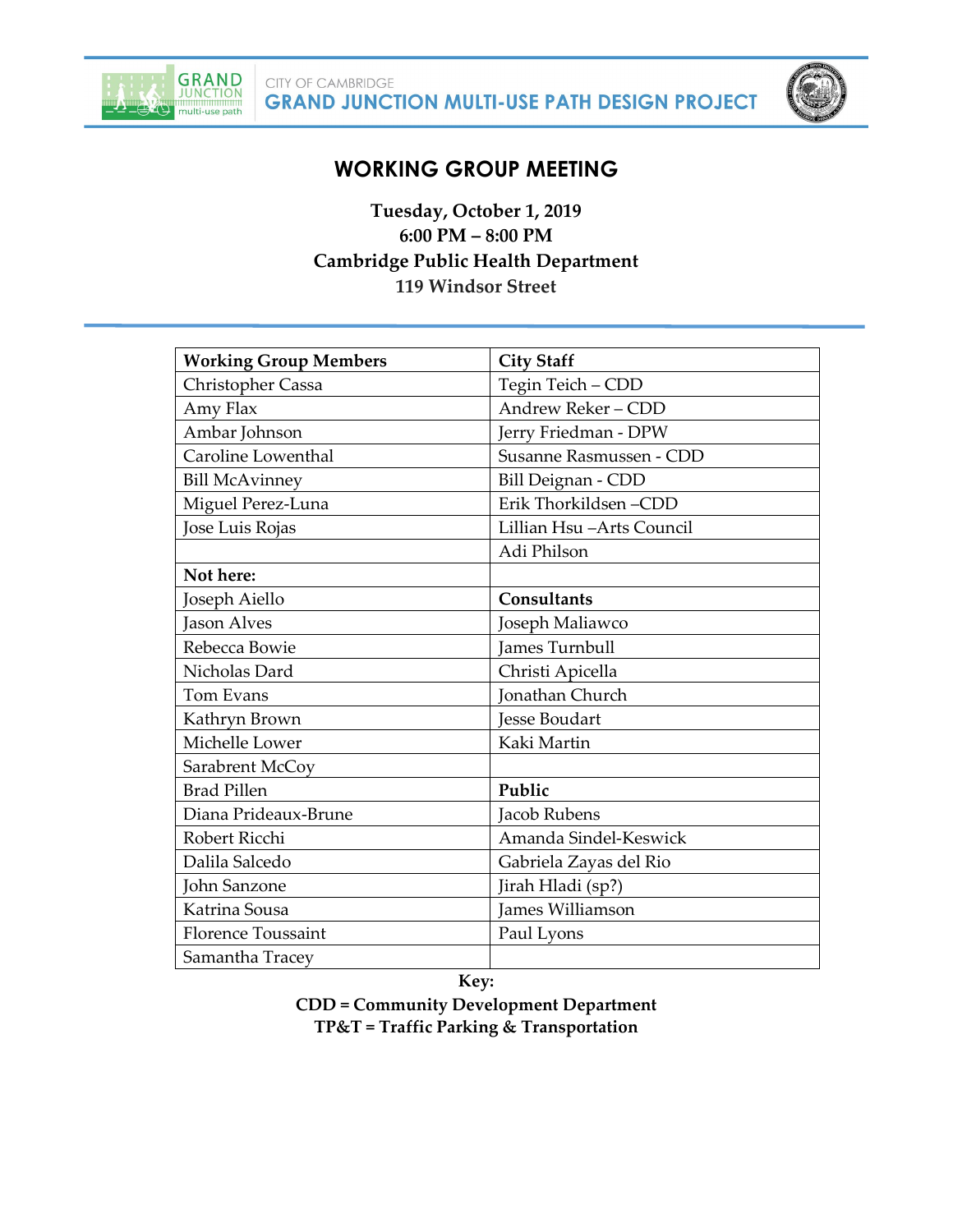Grand Junction Multi-Use Path Working Group Meeting #3 Meeting Summary October 1, 2019 Page 2 of 8

The following is a meeting summary of the Working Group Meeting #3 for the City of Cambridge's Grand Junction Multi-Use Path and Conceptual Transit Design Project. For more information see [https://www.cambridgema.gov/CDD/Projects/Transportation/GrandJunctionPathway](https://urldefense.proofpoint.com/v2/url?u=https-3A__www.cambridgema.gov_CDD_Projects_Transportation_GrandJunctionPathway&d=DwMFAg&c=Wcuf9k1_EBHeUkWddeRrap9w7owjHzm9fTmkRSxmUBs&r=IJFRE7ILXWrX_o9-PqaKJplEm2jRiFDY8Ujd8vdEdW0&m=ejtaoQpi7VJQCaWQyBR9KcYdbxxjVONNLDEKaZ7GjvI&s=2tOxScDTiqo2hRXyjW85D6VU-1kCxRtZWJTjkanz-II&e=)

#### **Introductions and Welcome**

The meeting was initiated by Tegin Teich, Transportation Planner for the City of Cambridge. Tegin noted that this was her last meeting as she is leaving the City of Cambridge to become the Executive Director of CTPS. She thanked the Working Group members for being involved with the project. Tegin then introduced Susanne Rasmussen, Bill Deignan, Andy Reker and Jerry Friedman and Erik Thorkildsen of the City team, as well as consultants. They will be taking over the project in her absence.

Tegin then reviewed the agenda items with the Working Group members. She then provided a refresher of the purpose of the Working Group and reviewed the ground rules of the Working Group meetings.

#### **Recap of Meetings Held to Date**

Andy Reker, Assistant Transportation Planner for the City of Cambridge, provided an overview of the recent project meetings and outreach.

- Public Events and Outreach Activities included the Volpe Block Party at Sennot Park (9/8/19); Central Square Park(ing) Day (9/20/19) and Port Pride Day in the Port neighborhood (9/21/19). Emerging themes included the Grand Junction Multi-Use Path project is new to many in the Cambridge community and that people's interest in the path included recreation, commuting and an excellent neighborhood amenity.
- Advocacy Groups *such as the Friends of the Grand Junction Path and Friends of the Community Path* have applied for grants to study feasibility of connections north from the Grand Junction Multi-Use Path, such as to the Community Path Extension (part of the MBTA's Green Line Extension project) and to the Mystic River and Northern Strand Trails via Sullivan Square. Other organizations continue to advocate for the southern connection in the area of the BU Bridge at the Allston Interchange/I-90 Turnpike project
- Agency Meetings: There are multiple on-going efforts that the City is coordinating with agencies and institutions, including MassDOT, the MBTA, the CRA and MIT. Other efforts include reconfirming design standards and basic project assumptions, confirming details of interim northern connection on Gore Street and discussing initiatives outside the project scope, such as cross-river bicycle and pedestrian connections at the BU bridge and transit considerations with the Allston Interchange/I-90 Turnpike project.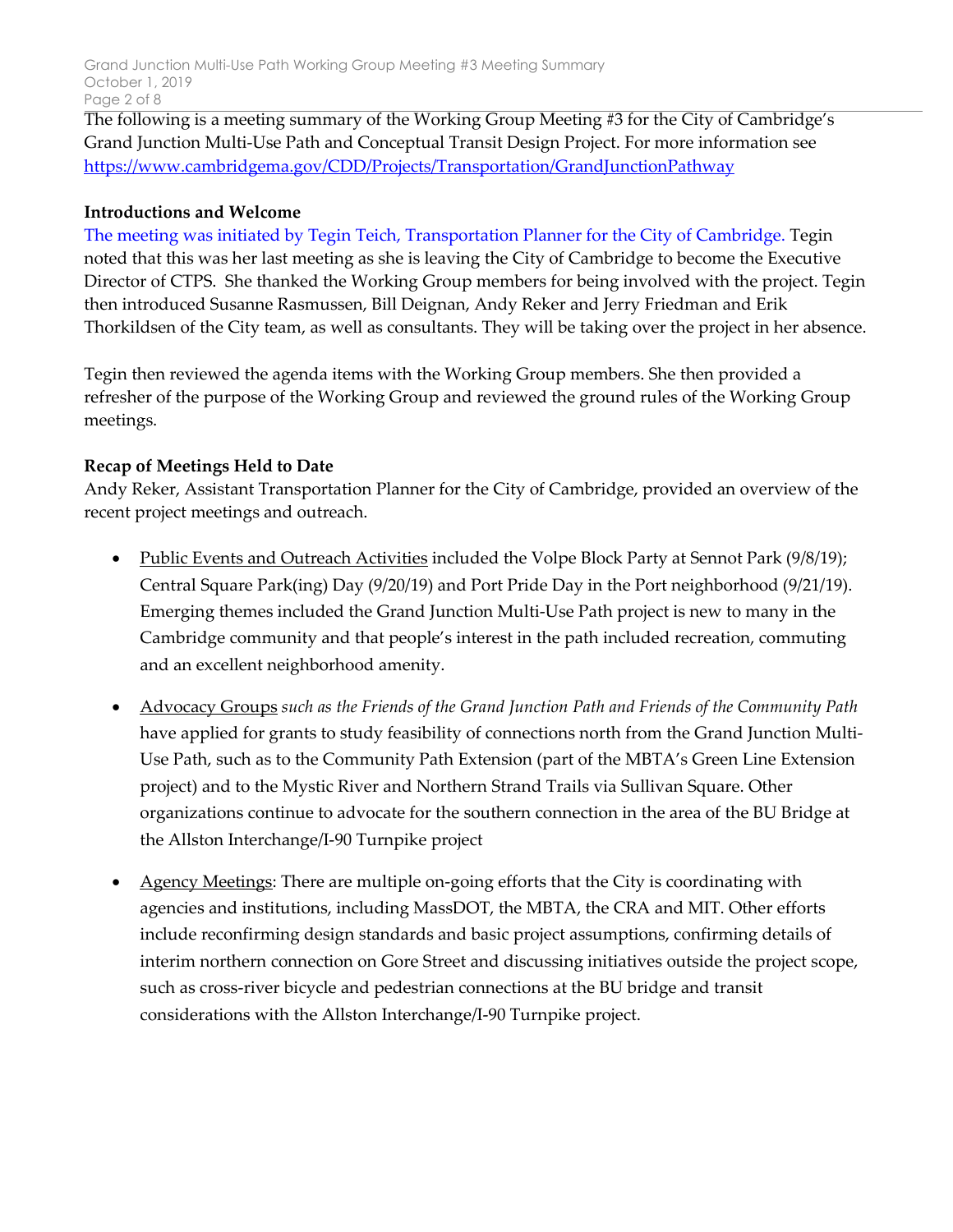#### **Working Group Homework Summary/Recap**

Andy discussed the results of the Working Group's homework assignment since the last meeting. Working group member Amy Flax sent in a number of photos and was thanked for this effort. Emerging themes from the homework assignment included what members saw at the existing locations that they visited:

- At street crossings many people, drive or walk, some bike, transit is important
- Nearby destinations: King Open School, Twin City Plaza, Lechmere, Gold Star Mothers' Park, Kendall Square-area offices, MIT, One Kendall Square, cafes and restaurants
- Concerns: safety, especially at night, fewer "eyes on the street" between street crossings

Working Group members were also asked what they do you hope to see as part of the design for the path, which included:

- Separation from traffic dislike noise and pollution, likes trees
- Separation from rail with fence/barrier at minimum, trees and berms (like Grand Junction Park)

Working group members hoped to see amenities such as Adirondack chairs like at Grand Junction Park, water fountains, trash bins, seating, bicycle parking/BlueBikes stations, public art, trees, plantings (flower beds) and renewed and integrated park/open spaces. Transportation features Working Group members hoped to see included separating directions of travel and separation of pedestrians from bicyclists where possible and signalized pedestrian crossings, particularly at Cambridge Street and Binney Street.

Andy thanked everyone for going out and doing the homework. He acknowledged that it wasn't an easy and the responses received showed deep consideration by Working Group members of what the path should look like and what it could be.

Emerging themes brought up by the Working Group members included (Tegin noted lots of "air knocks" in agreement to these themes):

- Concerns about pedestrian crossings at Main Street and the distance of the Grand Junction path to MIT
- Varied availability of right-of-way space to build a path. In Grand Junction Park, it felt like there was a lot of room there, but the multi-use path was narrow and could be wider. Seems like there is an opportunity to make the path as wide in as many places as possible and keep cars and cyclists separated due to potential volume of commuters in the future.
- At Cambridge Street crossing, there are city parks and landmarks that could be integrated into the parkland and multi-use path, that would be good (e.g. Fort Washington Park). How can we open up adjacent fence areas to access these locations and combine with other public property.

Andy then reviewed the Demand Estimates for the Grand Junction Multi-Use Path compiled by MAPC. He stressed that these estimates were for bicyclists only. The average AM and PM rush hour combined estimates showed 468 cyclists using the path north of Main Street and 558 cyclists using the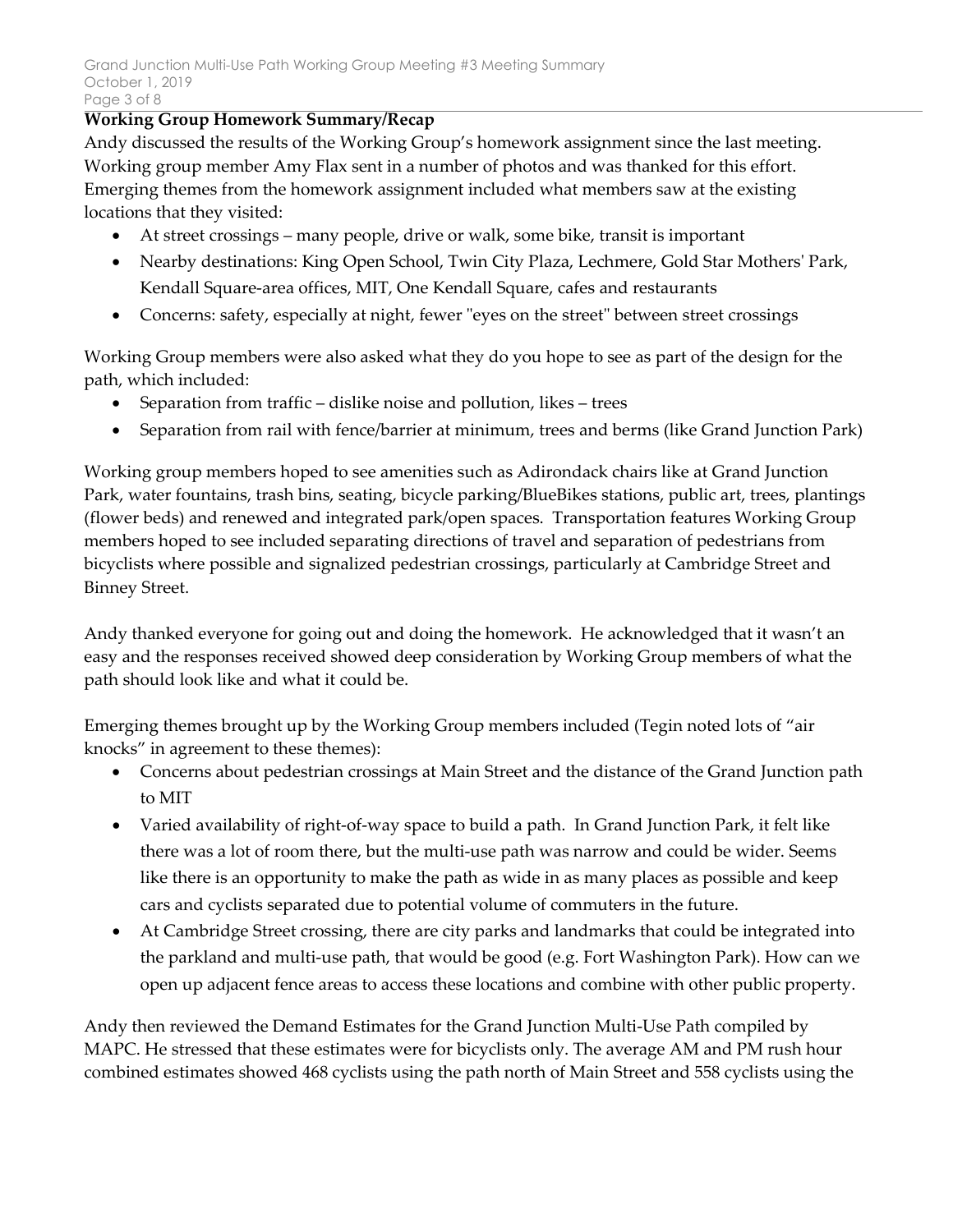path south of Main Street. These estimates are almost double the current use of other multi-use path facilities in other parts of Cambridge such as Linear Park, Fresh Pond Path and various sections of the Paul Dudley White Path, but were close to the number of users of the Minuteman Bike Path.

Questions by Working Group members:

- Do these estimates take into account current or future building construction along Mass Ave? Andy answered that these estimates are for a fully-completed GJ path
- What time of year were the estimates assumed? Andy stated the estimates were assumed to be in September/October and is just cyclists.
- How do these estimates compare to the counts at the Kendall Square Marriott? Bill Deignan answered that there were over 2,200 cyclists yesterday, however the average ranges between 800-900 cyclists in winter and 1,500-2,000 in better weather

Tegin noted that the City is trying to design a path that is similar in scale and use as the Minuteman Bikeway. Differences between the Minuteman Bikeway and the proposed Grand Junction Multi-Use Path are the number of intersections from Binney Street to Mass Ave, four of which are expected to create major queueing and "mixing zones" for pedestrians and cyclists. Also, the Minuteman Bikeway's width is 9' to 10', which is narrower than what is proposed for design of the Grand Junction Multi-Use Path.

# **Design Challenges**

Tegin stated that the group will not be looking at designs today but are looking at challenge areas for the design. There are two main challenge areas: street crossings and limited rights-of-way. Tegin provided an overview that the project is being designed for people movement, not modes of transportation. People in the City of Cambridge often have choices in modes and are not restricted to one mode. Many choose multiple modes to travel throughout the community. As a policy, the City must strive to make walking, biking, and taking public transit as comfortable and convenient as possible, challenge is how best to offer a robust sustainable transportation system that makes walking, biking and public transit feasible, competitive, and safe to get around in constrained right of ways.

Grand Junction Multi-Use Path, the focus will be to design it for the average use, not just cyclists. Focus on elders and younger people, not experienced cyclists. Tegin reviewed a sampling of pedestrian crossings and safety features that could be incorporated into the design. When thinking about bicycle safety, we should think about how people bike and connectivity and convenience to bike to places. The City of Cambridge Bicycle Plan is undergoing an update. Data collection is underway to figure out where cyclists are riding and what design solutions for streets will accommodate amongst the other modes. It is known that on Mass Ave and Cambridge Street are high bicycle use corridors, and that the Grand Junction Multi-Use Path will cross both roadways.

Tegin also noted that it's important to understand where the "crash rate" is rather than just straight bicycle counts. Crash rates are determined by per million bicycle miles travelled. Tegin also reviewed tools to analyze transit delay and reliability, and how the path design will need to make sure that there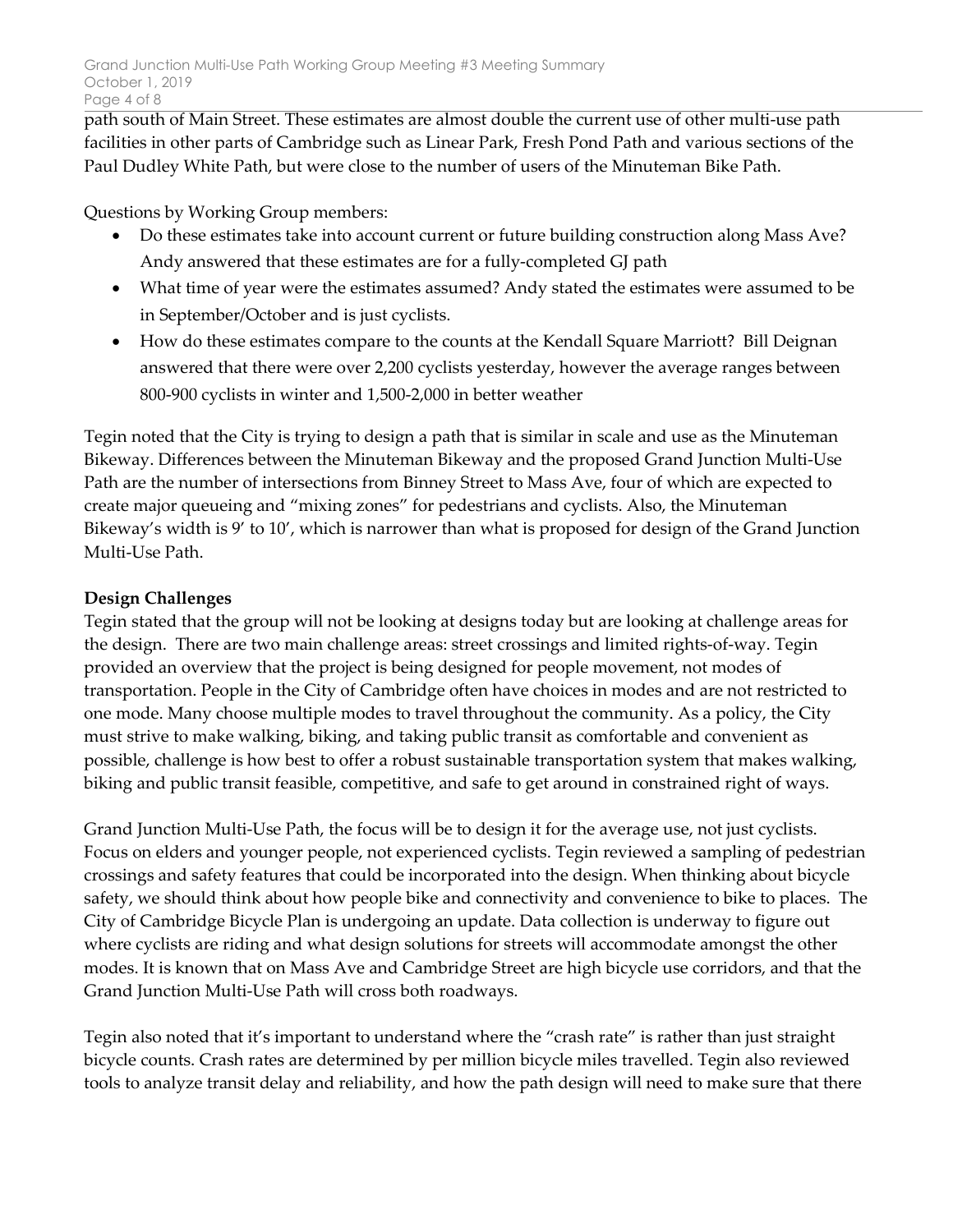are no negative effects on transit operations. Tegin also explained vehicle capacity analysis tools and how Level of Service (LOS), which measures delay, and Volume to Capacity (V/C) ratios factor into the analysis

# **Street Crossings**

Tegin highlighted that there are four intersections that will be focused for design: Mass Ave, Main St/Vassar St/Galileo Galilei Way, "Little" Binney Street and Cambridge Street. Broadway is not included in this project as it is being designed under other project/work.

# *Mass Ave*

Within the last year, safety improvements to install bicycle lanes that are parking protected and a bus lane were completed. Other sections of Mass Ave for improved safety improvements are works in progress. Signal coordination with Vassar and Albany Streets have also been made. Tegin noted that this area is heavy impacted by construction and constantly changing. She also pointed out that the "donuts" show existing counts by mode and noted that the number of pedestrians using Mass Ave in the P.M. Peak period are comparable to automobiles in terms of numbers. Similarly, bicycling and transit show a similar correlation.

Questions/Comments from Working Group Members

- Changes on Mass Ave and Vassar St intersection has improved crossing comfort level with children
- In the Mass Ave corridor, is there potential to include path with redevelopment of adjacent parcels? Tegin responded that the City cannot force a private property owner to build a path, but potential negotiations could occur.
- When factoring bus stops at railroad crossings, could a bus lane help so that buses don't create their own queues? Tegin stated the City is exploring a number of items to design less impact on transit.

#### *Main Street @ Vassar Street*

Tegin noted that this intersection is heavily pedestrianized and the proposed path is offset from the street intersection. The path would also transition from the west side of the railroad tracks to the east and enter Grand Junction Park. The question of how best to provide a separated connection from the path to the park is a design challenge. Also, how best to integrate signalized crossings with Main and Vassar St is also challenging.

Questions/Comments from Working Group Members

- A large number of delivery trucks stop on the southbound bicycle land of Galileo Galilei Way. How best can we integrate that with an improved traffic design?
- There is a similar angled intersection near Linear Path in North Cambridge could be a case study to follow closely on how to separate cyclists and pedestrians.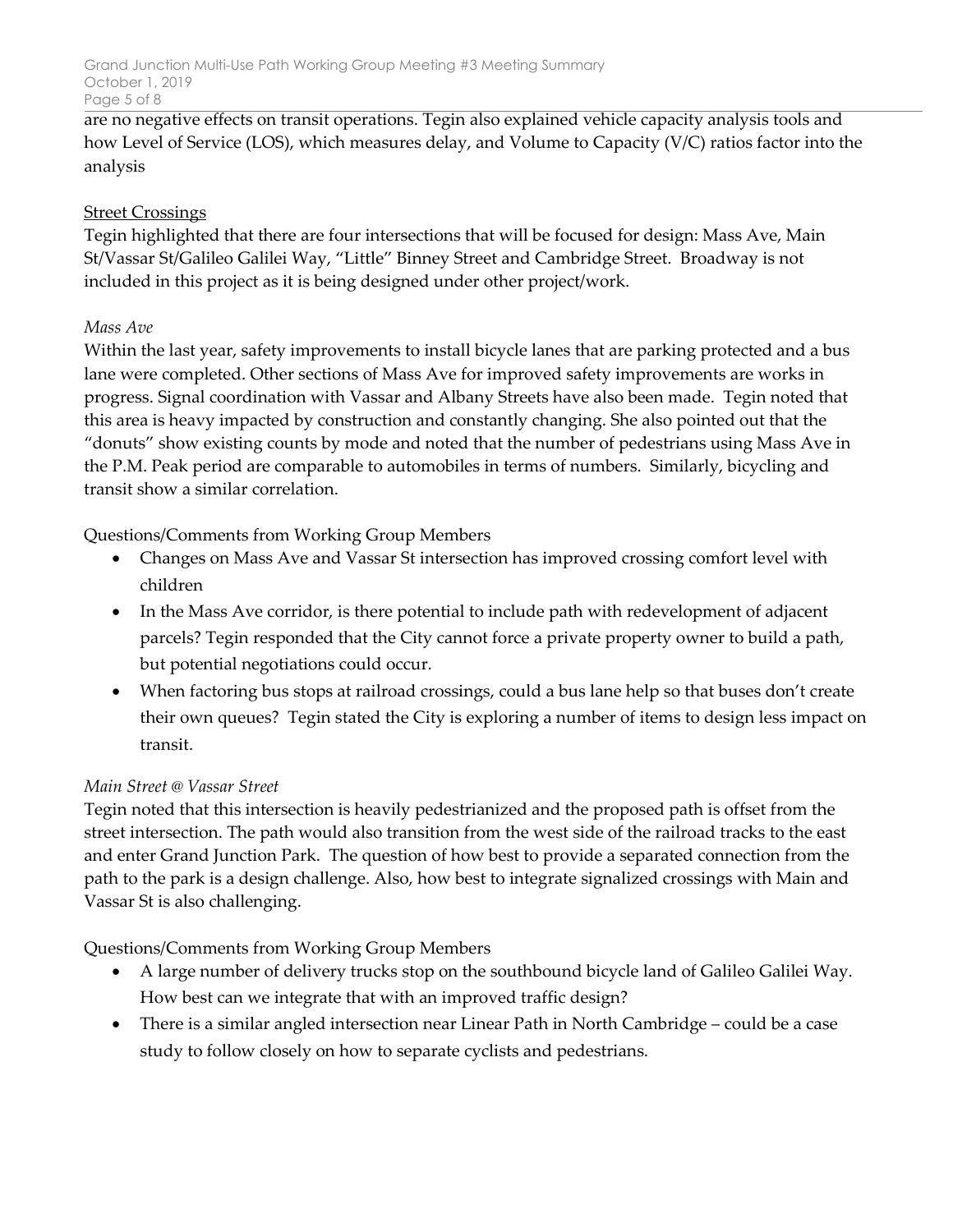Tegin also briefly reviewed the separate project for Broadway and Galileo Galilei Way project and its relation to Grand Junction Multi-Use Path. Currently, the Broadway project is at 10% design and introduces raised "cycle tracks" as part of its design.

# *"Little" Binney*

Of all the intersections, "Little" Binney may provide the least challenges for design. Mode distribution is different and proportionate and the majority of people using Little Binney Street are auto drivers. Binney Street Park to be constructed and include the Multi-Use Path segment, which will transition from the east side to the west side of the tracks here.

Comments from Working Group members:

• There are lots of pedestrians crossing just west of Grand Junction right-of-way to the parking area in Kendall Square.

# *Cambridge Street*

Like "Little" Binney Street, there are not a large number of cyclists, however the crash rate for cyclists is high. There are a number of safety concerns for bicycling at this intersection as Cambridge Street is vehicle dominated. The challenge will be to design Cambridge Street to work better for all modes and the Grand Junction Multi-Use Path as the path transitions from the west side back to the east side of the corridor. Mid-block pedestrian crossing treatments will likely require Rectangular Rapid Flashing Beacons (RRFBs). Bus prioritization of the corridor and traffic recirculation of intersecting streets should be considered.

Comments from Working Group members and the public:

- There are no good bike lanes on the numbered (intersecting) streets and the Grand Junction Multi-Use Path could attract lots of people living in those neighborhoods to commute via bike.
- Because of the traffic congestion on Cambridge Street, there is a lot of tension and friction between people and cars that is happening. Not a comfortable place to bike. Solar glare and visibility is a problem here.
- Good opportunity to place art along this length of the corridor. Also, the Main Street segment is a good location as well.
- Solar glare is also a problem on Broadway, particularly heading eastbound in the afternoons

# **Limited Right of Way**

Tegin discussed how the limited right-of-way is a challenge for the design. She highlighted the crosssection on Slide 30 as the basis for the design and that it would not preclude two track transit for the future. Tegin also showed that there is a limited cross-section example to accommodate smaller rightof-way widths. Examples of sections with limited right-of-way include the MassDOT-owned section near the Pacific Street crossing and the MIT-owned corridor looking west. Another section that is "pinched" is the MassDOT-owned section north of Binney Street.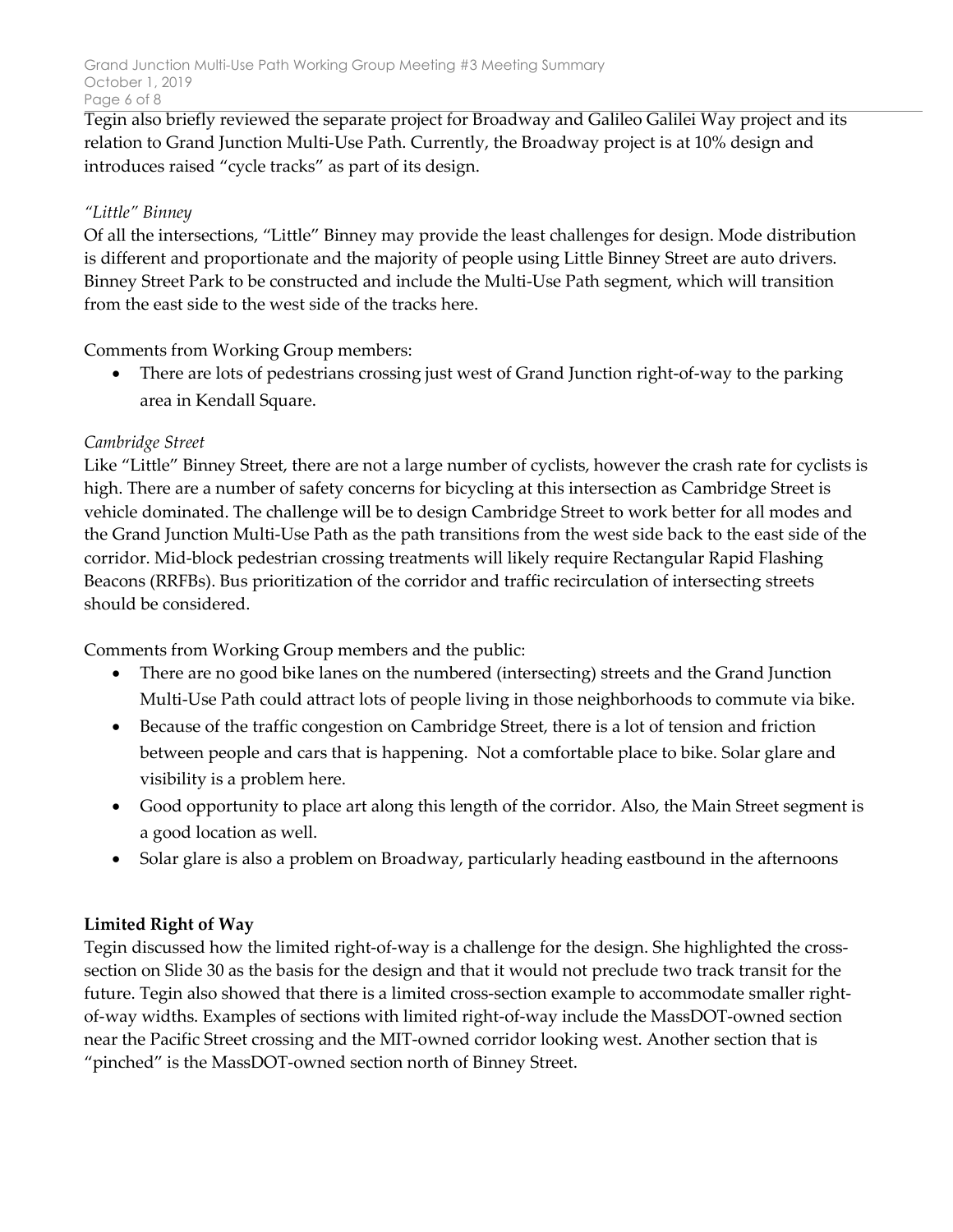Questions from Working Group Members:

- Can we fit a path down the side here at Binney Street?
- What is MassDOT's rationale for two track transit and is that negotiable? Tegin wouldn't get into it and there is a strong desire to maintain flexibility for future high frequency transit
- What is the relationship of this project to Vision Zero? Tegin stated that the strategies of Vision Zero are integrated into all aspects of transportation planning done by the City.

# **Public Art Vision/Overview**

Lillian Hsu and Kaki Martin presented an overview of the potential public art vision that could occur along the Grand Junction Multi-Use Path. The City's Art Program is based on a 1979 City ordinance that requires that one percent of construction funds goes towards public art. The question is how to use the available funding (\$85,000) to create art that responds to a two-mile site – not just the physicality of site but also the cultural and political aspects of it.

Because the path passes through five different neighborhoods, among which exist both harmonies and dissonances, it could serve as a cultural connector between the neighborhoods. The history of rivers and railroads around the world includes the effect they have of cross-cultural communication. The public could make visible the potential for more connections.

There is a long history of street and graffiti artists painting on train cars and along railroad tracks. With that theme in mind, we are exploring ways to provide opportunities for muralists. Graffiti Alley is a wonderful destination space, a social space, and a changing art gallery. Could we create another Graffiti Alley or "free wall" along the Grand Junction Multi-Use Path? Free walls allow a sanctioned space for artists' experimentation. There are several locations along the corridor that would be good locations for either a free wall or a commissioned mural

Lillian reviewed examples of "lenticular" murals as an option. Motion as a theme could be explored as well. Free wall examples in Toronto's Graffiti Alley and Beverly, MA were also shown to the Working Group.

Lillian mentioned that the MIT public art curator is enthusiastic about partnering. Lillian has also reached out to Sarah Gallop in the Office of Government and Community Relations.

Questions from Working Group Members:

- Wall under the McGovern isn't that flat and could be used?
- How can we obtain more than the \$85,000 for the public art piece of the project? Two funding ideas – Participatory Budgeting or a National Endowment for the Arts grant
- Could we create similar "ground art" (e.g. Somerville) graffiti on the path? Lillian responded that special paints, like basketball court paint are designed to reduce slipping, however she recommended not doing them because of the maintenance required.